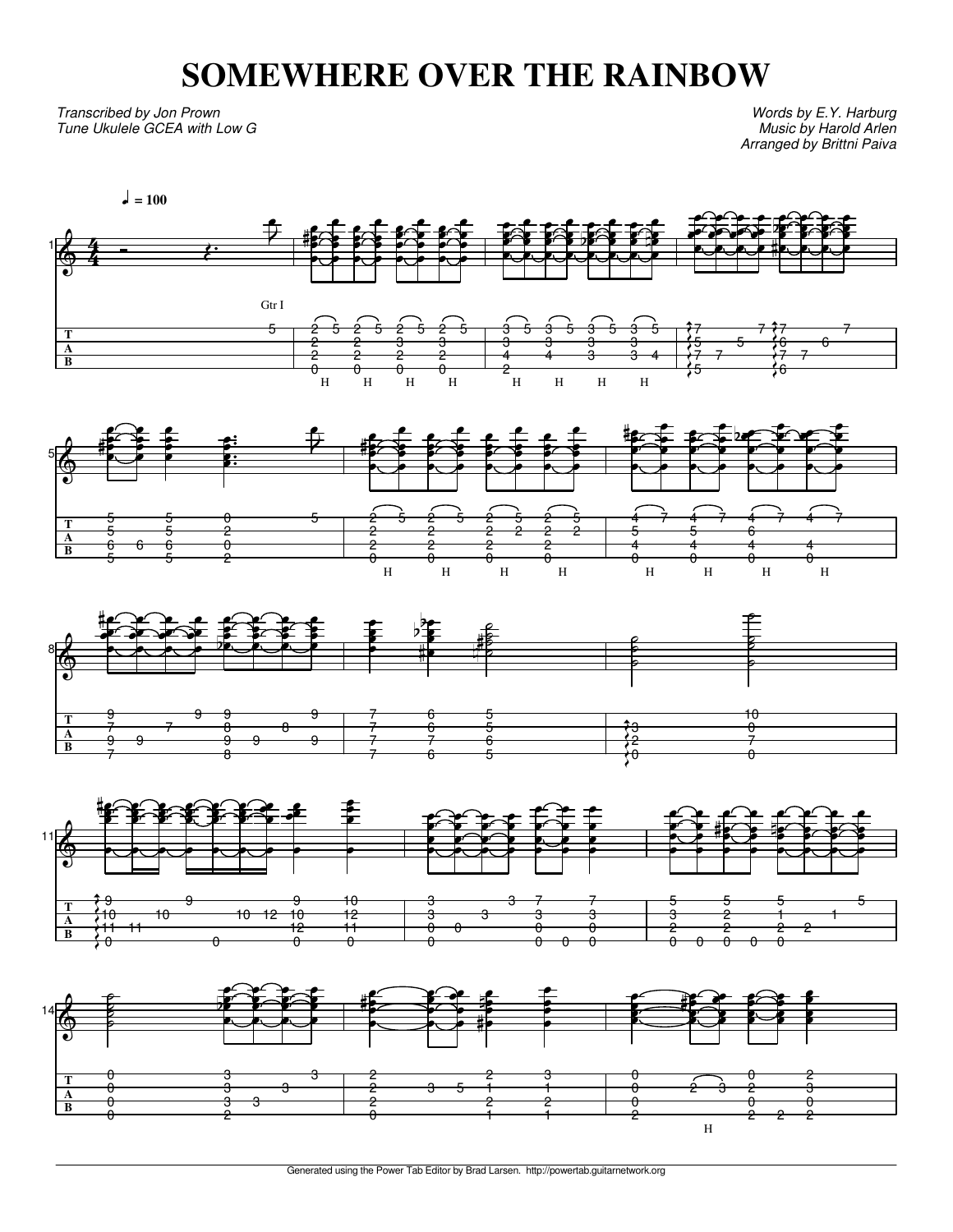











Generated using the Power Tab Editor by Brad Larsen. http://powertab.guitarnetwork.org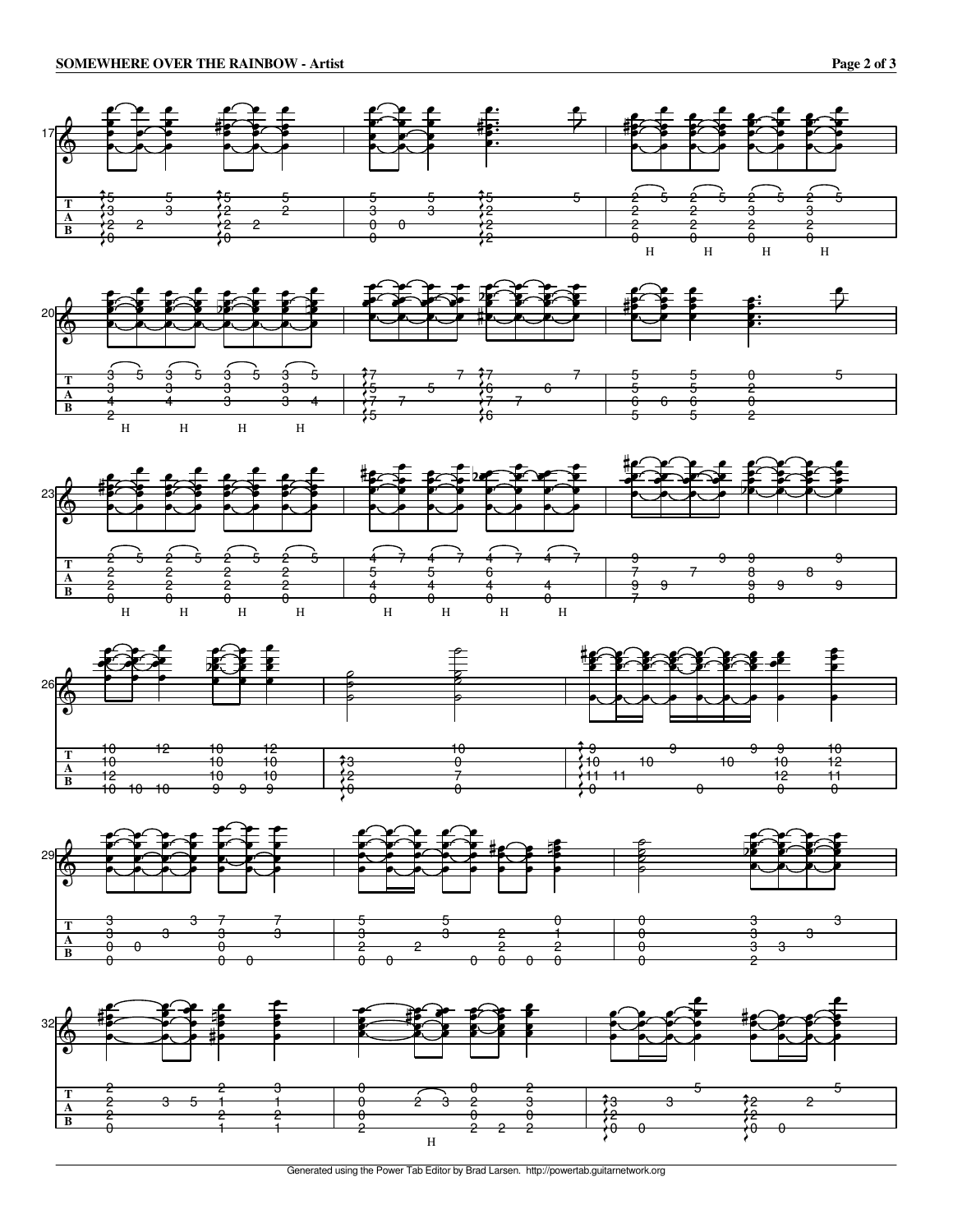